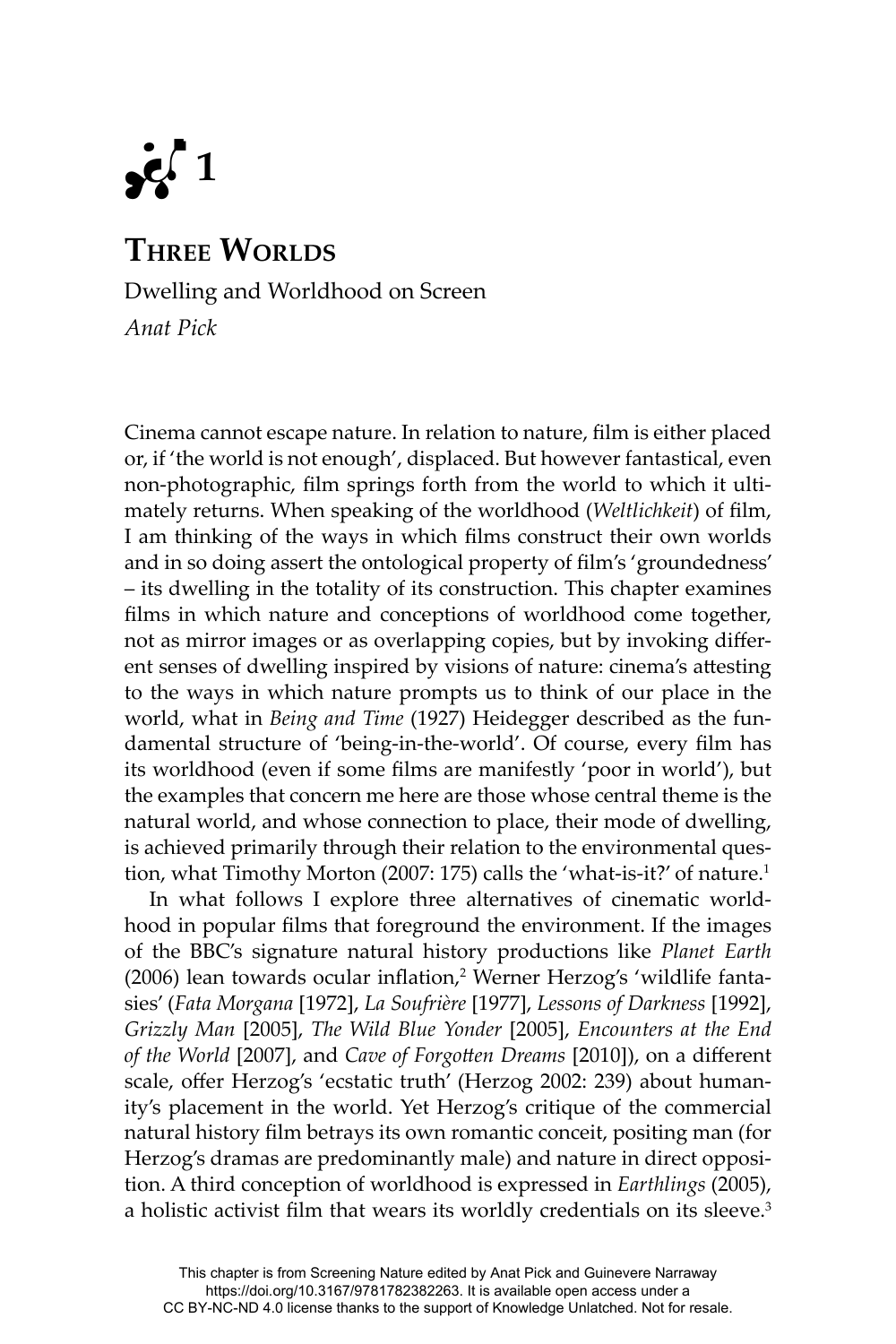Unlike David Attenborough's work, which tends to underplay issues of anthropogenic ecological pressure, and against Herzog's reactionary tales that cast nature and man in a state of inevitable conflict, *Earthlings*' graphic exposure of human violence against nonhuman animals seeks to transform human–animal relations by encouraging humans to 'make the connection': *Earthlings* sees worldhood in radically nonanthropocentric terms and promotes the idea of a more-than-human community.4

While my three examples are not definitive representatives of depictions of nature and animals on screen, they do cover a fair bit of ground: from television, to semi-independent and new media productions. Each alternative at once registers and transcends a concrete (ontic) worldview, and signals the (pre-ontological) notion of worldhood. And each raises questions about the ways in which the relationship between images, nature and worldhood is articulated. In these films, 'nature' is both an enclosed system, scientifically and aesthetically knowable through what Morton (2010) calls 'ecomimesis', and the mode of our being-in-the-world, which grounds our concrete relations to nature's beings and things. Thinking the two configurations of nature cinematically also recalls the cinematic realism of André Bazin, which inspires a nonanthropocentric appreciation of onscreen worldhood.

Cinema's acknowledging of reality is not only, as Bazin claims, impersonal but also 'inhuman'. As Fay (2008: 42) argues, Bazin's 'realism, as reimagined through animals and nature, is not merely the replication or record of the world as we humans perceive it (nor is it merely the space humans and animals share); rather, it reveals the details of animate and inanimate life that are lost to anthropocentric attention and history'. Realism therefore encourages a view of the world as a biodiverse, material plane. At its most distilled, Bazin (2005: 21) envisions cinematic realism as 'the world in its own image'. None of the films discussed below is paradigmatically Bazinian, though each contains intimations of worldhood through the filming of nature and animals or via the image of Earth seen from space. The trajectory proceeds from nature as a finite terrain to worldhood as a non-spatial mode of beingin-the-world, and back to nature again.

#### **First World**

The online spoof *I Hate Nature* features a recognisably breathless impersonation of David Attenborough over footage of the BBC series Planet Earth.<sup>5</sup> Attenborough proclaims his repugnance at the animals he studies. Animals are 'boring and they suck', he says, looking up at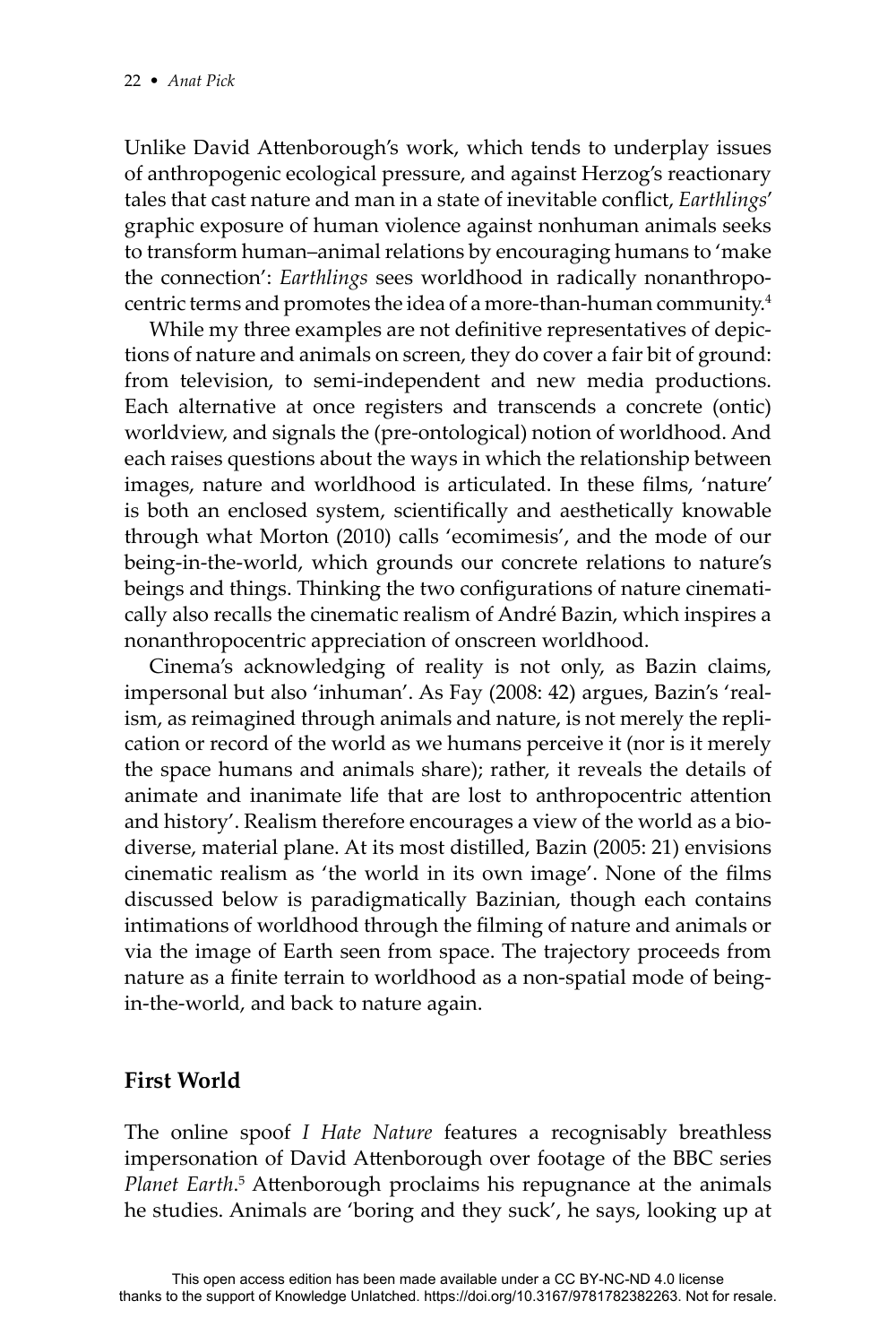a family of koala bears lounging in a tree. Although the short describes animals as 'gross', recasting Attenborough as a 'zoocidal' filmmaker, the butt of the joke is not nature or animals but their packaging by the BBC–Attenborough powerhouse. Poking fun at a 'national treasure' disguises a more serious critique by suggesting that it is possible to have had enough, not only of Attenborough's 'schoolboy enthusiasm' (Cubitt 2005: 47), but of the hackneyed tropes of nature's cuteness and majesty, the sneaky configurations of nature as a secular Eden and faux sublime, formulations that simultaneously tout and tame the so-called mystery of the natural world. Beneath its reverent façade, the parody suggests, lurks the Freudian id of natural history film culture, whose idioms are contempt and disgust.

Not only the voice-of-god but also the eye-of-god is typical of the scope and reach of the big BBC productions. Wildlife programmes are the fruit of particular modes of production. Bousé (2000: 1) makes the striking claim that wildlife films and nature are, in fact, poorly matched: 'The lives of wild animals, like the stillness of open spaces, may simply be unsuited to film and television representation', not because they are impossible to capture but because mainstream wildlife film and television are subject to commercial demands. '[T]he real sources of film and television's incompatibility with nature lie in the economics and institutional agendas to which they have been conscripted' (ibid.):

Stillness and silence have almost no place in wildlife film, or in film and television generally – not because they are incapable, as media technologies, of conveying these qualities, but because stillness and silence are incompatible with the social and economic functions of film and television, and with the expressive 'vocabularies' they have developed in fulfilling those functions. (Ibid.: 4)

Such films are closer to Hollywood features, making use of such cinematic devices as emotive musical cues, close-ups, a composite but invisible narrative, individual characters, and dramatic storylines. 'Wildlife films may be full of scientific facts, but they have largely been freed of the responsibility of looking just like reality. Like advertising, they have become an entertaining art that operates according to its own codes and conventions' (ibid.: 7).

What precisely are the 'economics and institutional agendas' that shape wildlife films? Claire Molloy (2011: 83) points out that the diversification and generic blending in contemporary wildlife programming responds 'to declining audience numbers and changing consumer demands'. 'What such programmes do is relocate "wild nature" into the domestic and culturally organised spaces of media reception – the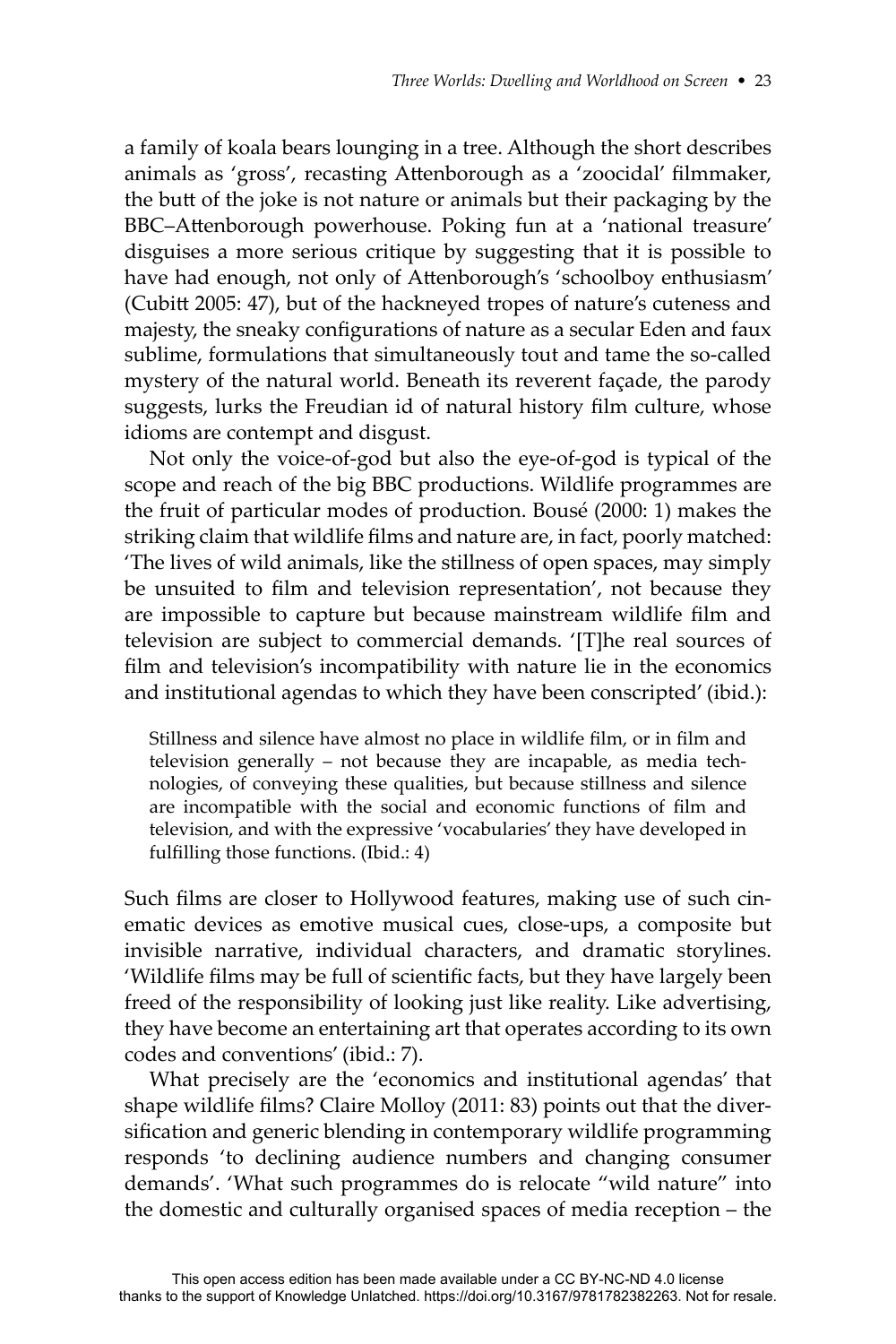living room, the cinema and so forth – and in doing this, they construct a relationship between viewer and animal that reduces distance and fulfils a desire to bring animals close'. Beyond its commercial and psychological imperatives, Molloy's description of a relation of containment between human viewers and the represented world has an ontological dimension. In their sheer grandeur, penetration and condensation of space through the use of high-end cameras and nonsync sound in postproduction, wildlife films are not just purveyors of knowledge about and sympathy for the natural world, but emblems of the technical prowess required to 'produce' nature. With 3D and CGI, wildlife films offer an increasingly immersive spectacle.<sup>6</sup> But spectacular immersion, implicit in titles like *Life on Earth* (1979), *The Blue Planet* (2001), *Planet Earth*, *Frozen Planet* (2011) or *Earthflight* (2011), titles that capture, contain and project the very limits of the earth, can have an uprooting as well as a grounding effect. $<sup>7</sup>$ </sup>

At the opening of her early collection of political essays *Oppression and Liberty*, Simone Weil states that 'it is clear that capitalism stands essentially for economic expansion and that capitalist expansion has now [Weil is writing in 1933] nearly reached the point where it will be halted by *the actual limits of the earth's surface'* (2006: 1, emphasis added). Although her essay is primarily a critique of revolutionary Marxism and Stalinism – capitalism is in crisis, 'yet never have there been fewer premonitory signs of the advent of socialism' (ibid.: 1) – Weil's statement is ecologically charged and suggests the close ties between capitalism and environmental exploitation. Something of this expansionist ethos and stretching of limits is, I think, present in Attenborough's palatial rendering of nature.<sup>8</sup> It is this capaciousness, or decadence, that *I Hate Nature* picks up on and mocks.

The Earth's image captured from space at the opening of *Planet Earth* is a recurring motif in fiction and nonfiction films that signifies the earth's limits. Limits can function progressively, reminding us of the beauty and frailty of Earth, or possessively, affirming a dominant human perspective. Stephen Yearly explains that '[t]he photographic portrayal of the globe viewed from an orbiting spacecraft has been used repeatedly to evoke the Earth's isolation in space, its fragility and wonder, and the sense that the beings on it share a restricted living space surrounded by an unwelcoming void' (cited in Garrard 2004: 160). But orbiting spacecrafts and satellite technology also mark the new frontiers of visibility and the extension of optics that overpower the Earth: 'As the century of unbounded curiosity, covetous looking and the de-regulation of the gaze, the twentieth has not been the century of the "image", as is often claimed, but of optics – and, in particular,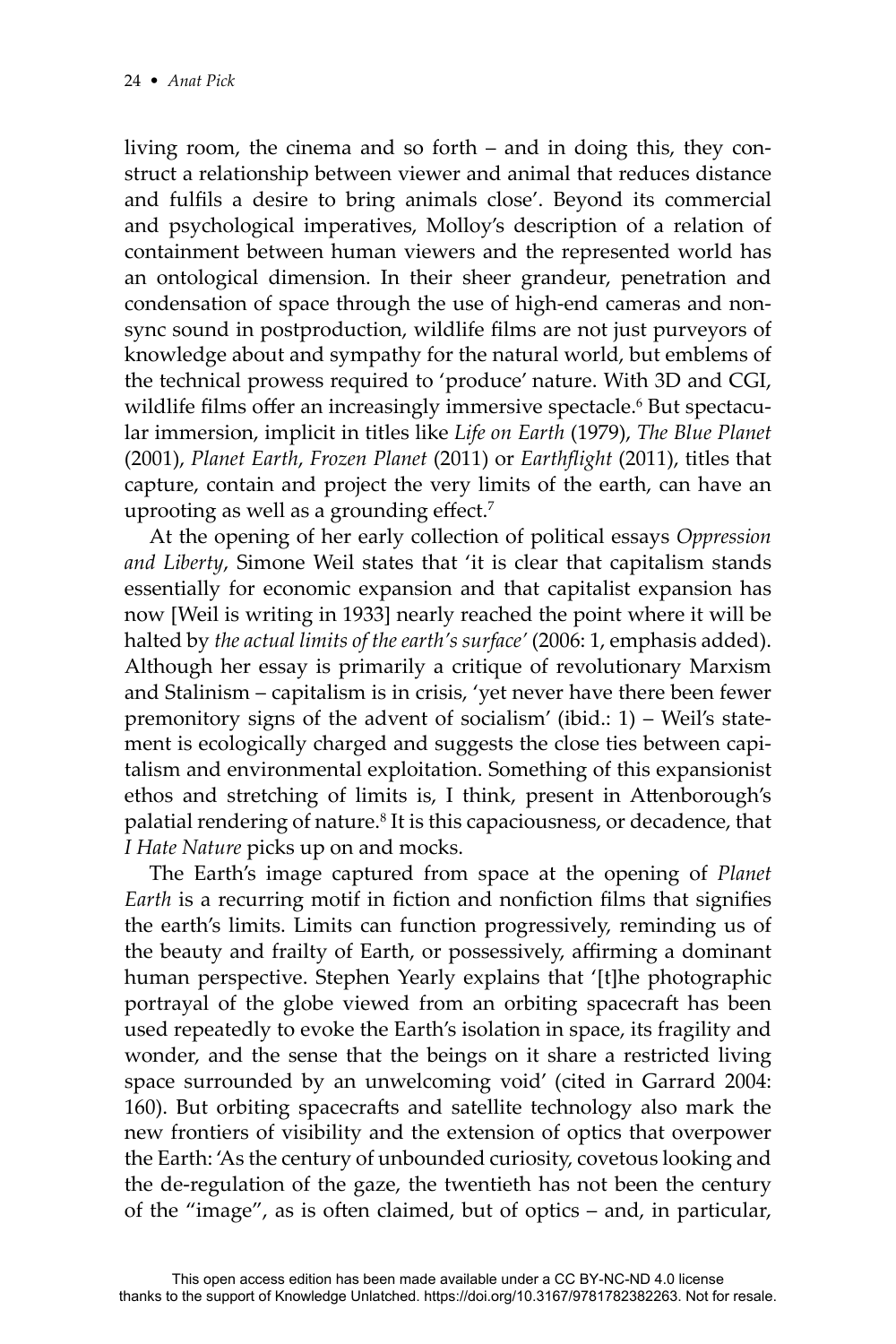of the *optical illusion*' (Virilio 2005: 28–29). Earth becomes the ultimate plaything – abstracted and aestheticised – of global capital, or what we might call *bio-optical politics*:

The Earth, that **phantom-limb**, no longer extends *as far as the eye can see*; it presents all aspects of itself for inspection in the strange little window. The sudden multiplication of 'points of view' merely heralds the latest globalization: the globalization of the gaze, of the single eye of the **cyclops** who governs the cave. (Ibid.: 18)

Heightened visibility, what I have called 'ocular inflation', promotes a uniform view of the world, encapsulated in the image of the blue planet, or Earth seen from space. Ocular inflation means that in seeing so much, we see too little.

Virilio's polemic explores this paradox through the interlocking of neoliberalism and film. In *The Information Bomb* (2005), Virilio links the world's relentless exposure through the use of ever more precise optical technology to the military-industrial complex. The problem is not reality's loss in the image, the postmodern problem of pure simulacra, but reality's overexposure. The image of Spaceship Earth discussed by Garrard (2004), with which many science fiction and natural history films begin, is a symbol of this overexposure. 'In the West', Virilio writes in *The Vision Machine*, 'the death of God and the death of art are indissociable; the *zero degree of representation* merely fulfilled the prophecy voiced a thousand years earlier by Nicephorus, Patriarch of Constantinople, during the quarrel with the iconoclasts: "If we remove the image, not only Christ but the whole universe disappears"' (Virilio 1994: 17). Enhanced optics heralds the end of representation; without iconic representation, without images pointing to the unseen, the seen universe vanishes. Under conditions of optical overexposure, what Virilio calls the 'zero degree of representation', the world itself disappears.

Negative readings of new technologies in wildlife cinema as combining militaristic expansionist drives with what Baker (2001: 174) called the 'Disneyfication' of nature may not do justice to the intentions of filmmakers or audience responses. Filmmakers often cite conservation, animal protection and the cultivation of a public appreciation of nature as their chief motivation. Dismissing these films as by-products of the military-industrial complex is surely reductive. Sean Cubitt provides a more favourable view of technology:

The construction of technology as the pariah that embodies all the most evil elements of the polis and turns them against nature is not an alternative politics . . . techne is the only route through which we now can sense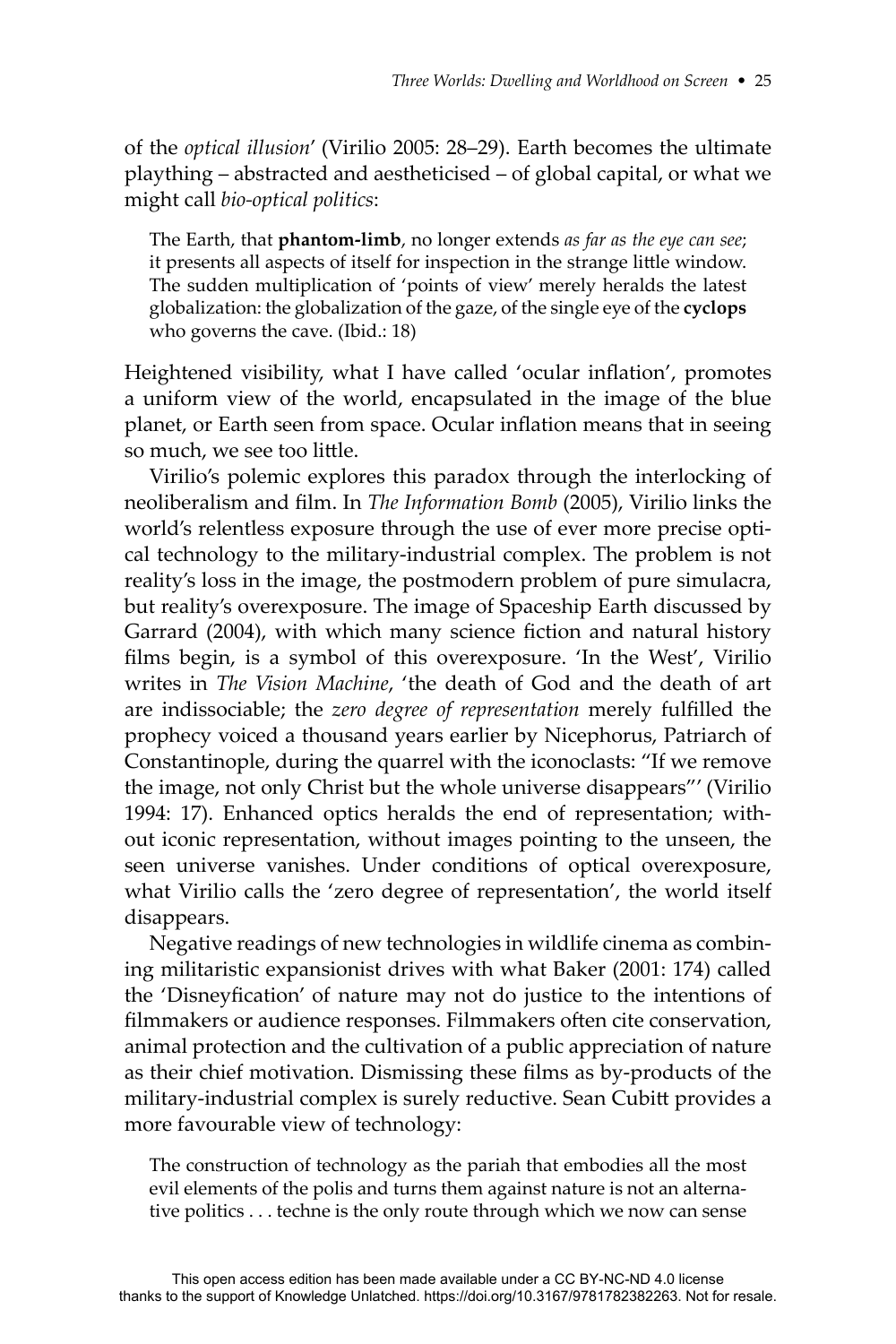the world, most especially that part of the world's conversations which are not conducted in wavelengths we can hear, see, or otherwise apprehend. (Cubitt 2005: 59)

The titles and imagery of mainstream wildlife films are ambivalent: their planetary ambition is overblown, yet they are also and more humbly aware of the unity of our world *as* world. At once poetic and predatory, technology embodies the tensions of a totalising (and totalitarian) vision. The crisis of capitalism is inherently ecological, yet, to reiterate Weil, never have there been fewer premonitory signs of the advent of a genuinely environmental politics – at least not yet in primetime wildlife programming.<sup>9</sup> Popular wildlife cinema is caught between an acquisitive relation to nature, and an evocative mode addressed to nature's worldhood that eschews the crudely possessive. What does it mean for film to be thus split between the acquisitive and the evocative mode, and how might different evocations of cinematic worldhood be achieved?

### **Second World**

Werner Herzog's work has recently reemerged under the sign of nature.10 His 'science fiction fantasies', as he sometimes calls them, have assumed the position of counter-cultural wildlife films. Herzog wants to dismantle what he sees as the unqualified enchantment with nature of natural history films. Yet, if Attenborough's fascination with nature may be said to harbour latent hostilities (that *I Hate Nature* wittily unearths), Herzog's *dis*enchanted view of nature as 'chaos, hostility, and murder' and 'overwhelming fornication'11 gives way to an inverse romanticism: the humanist myth of a violent chasm between civilisation and wilderness. While nearly all of Herzog's films deal with the fraught relations between humanity and nature, *Grizzly Man*, Herzog's most popular nonfiction to date, and one of his most haunting, does so explicitly.

*Grizzly Man* is an aggregation of layers, made up of Timothy Treadwell's videos, interviews, and Herzog's distinctive narration. This layering undercuts Herzog's stated position in the film's voiceover. The release of more films about nature – *The Wild Blue Yonder*, *Encounters at the End of the World*, and *Cave of Forgotten Dreams* (should we include *Into the Abyss*, Herzog's 2011 documentary on death row, in this list? Why not, as it continues Herzog's enquiry into the opacity of human nature) – only sharpens the sense of Herzog's misconceptions of nature.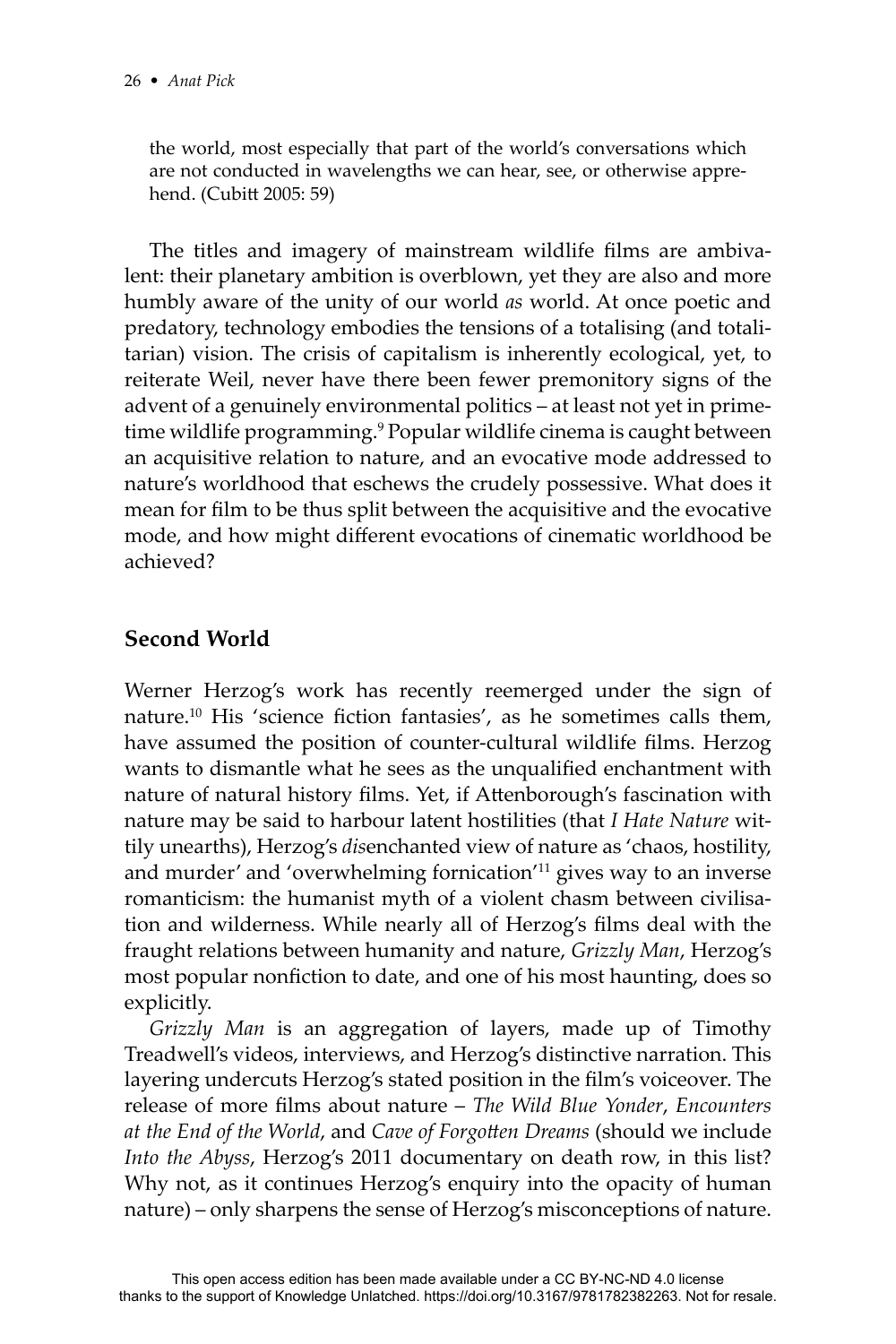In *Grizzly Man*, as Morton claims, 'Herzog's bleakness, ironically, is far closer to wilderness-speak than Treadwell's cuddliness' and so undermines the film's critique of deep ecology (2010: 74–75). The denial of the possibility of mutually friendly relations between humans and wild animals is not borne out by Treadwell's self-shot footage, but functions more as Herzog's auteurist conceit.

Jeong and Andrew (2008) agree that Treadwell has not failed in his 'becoming-animal', if this is what his exercise amounts to (I think it does not quite).<sup>12</sup> The notion that it is somehow wrong or misconstrued (naïve or sentimental, affects Herzog particularly dislikes) to commune with wild bears suggests a clear division between the wild and the civilised, and a clear delineation of nature. But neither enmeshment in nor separation from that thing we call 'nature' solves the problem – ontologically, politically or ethically – of our placement in the world.

With Nietzsche, we can think of Treadwell's experiment as a successful tragic performance: an attempt to live out the contradictions and tensions between human and bear worlds and the establishing of a hybrid space, a kind of 'natural theatre'.<sup>13</sup> Nor is the terrible price paid after thirteen summers at the jaws and claws of an unknown bear, proof that nature and culture do not coexist, or that, conversely, we must seek to conjoin them more harmoniously or deeply. The dynamic boundaries between human and nonhuman life do not flatten out differences, but the different worldhoods at stake are more concrete and complex than either identitarian separation or non-identitarian 'becomings' suggest.

In spite of themselves, Herzog's films, nearly all of them, illustrate the mutual permeability of nature and culture beyond simple division or merger. As I have argued elsewhere, the recurring use of blank gazes, Herzog's characters held motionless by the camera as they look ahead ('staring', rather than 'talking' heads) is a mark of indeterminate humanity, neither absorbed by nor wholly apart from the rest of material life.14 The inanimate and animate in Herzog's work are connected in ways that are difficult to disentangle, no matter how vociferously Herzog insists on the fractious encounters between Nature and Man.

#### **Third World**

Though no one could confuse Shaun Monson's documentary *Earthlings* (2005) with Richard Kalvar's (2007) collection of zany photographs by the same name, neither are these two works unrelated. *The Paris Review* states: 'We don't really need to know more about Kalvar's human subjects – "earthlings" as he calls them – although every one of the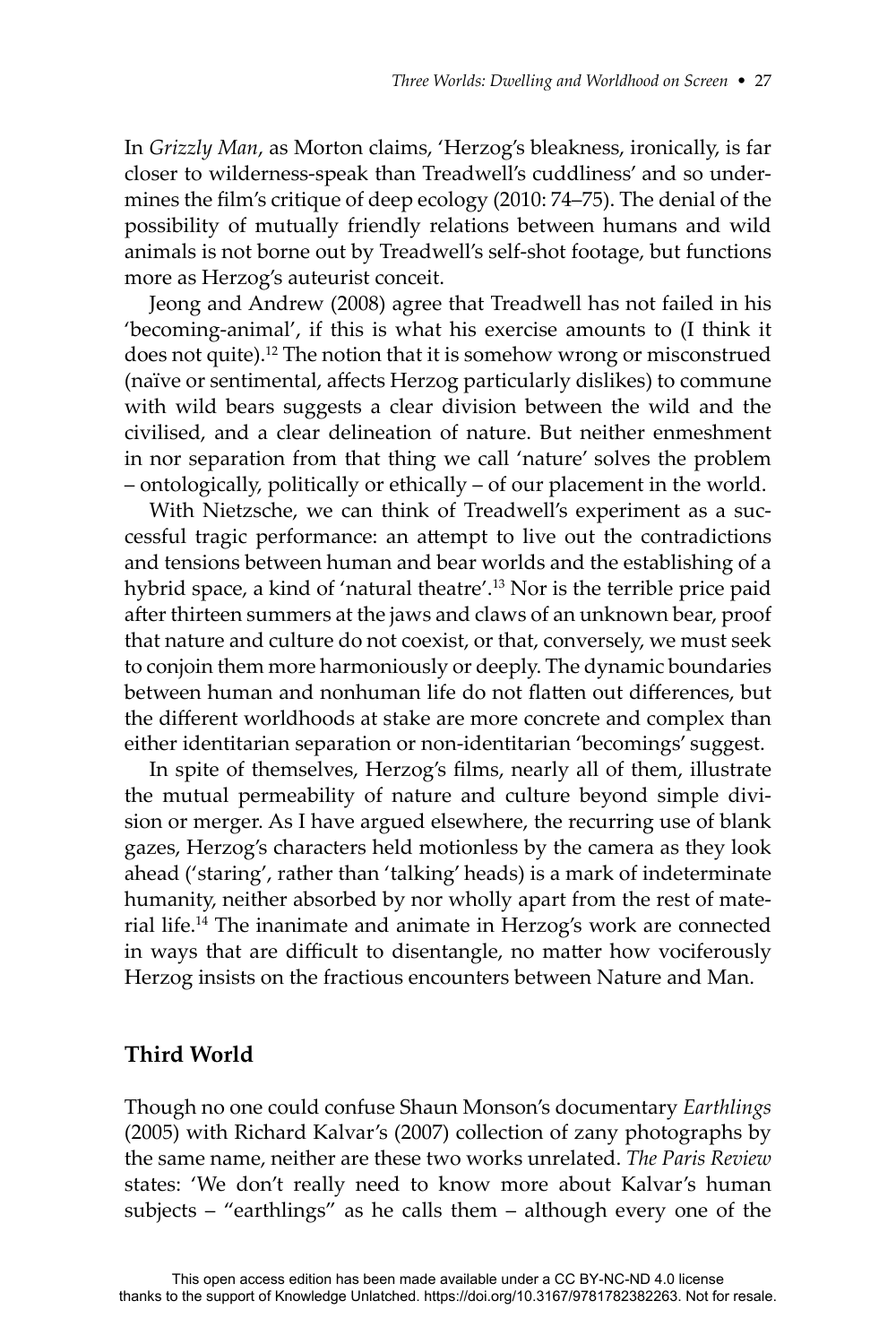photographs leaves us wondering: what's happening, what do these people think they're doing?' (2007: 113). Kalvar establishes a humorous rapport between ourselves and the photographed subjects because we know we are looking at people and places at once familiar (New York, Paris) and in a galaxy far, far away. Monson's *Earthlings* travels in the opposite direction, from estrangement to kinship, in a world devoid of odd but benign rituals, where zaniness has tipped over into unimaginable cruelty. Still, the gesture of home and away is the same, and the appeal to the totality we call Earth as a means of proximity and distance is equally powerful.

*Earthlings* is a film in five sections, each examining an area of animal use: pets, food, clothing, entertainment and science. Similar to videos shot (undercover or not) by organisations like Mercy for Animals (MFA) or People for the Ethical Treatment of Animals (PETA), *Earthlings* weaves together footage from factory farms, slaughterhouses, laboratories, circuses and puppy mills.15 This web-friendly format does not easily translate into the feature film because the collage of atrocities is a challenge to watch for a whole ninety minutes. Indeed, *Earthlings*' availability for free online streaming is key to its grassroots, word-ofmouth appeal. Both like and unlike its predecessor, Victor Schonfeld and Myriam Alaux's The Animals Film (1982),<sup>16</sup> Earthlings straddles the line between activism and cinema in the manner of other recent animal, ecological, and social justice documentaries.<sup>17</sup>

*Earthlings* advances a politics of shared worldhood. We share the world with the animals we eat, wear, breed and enslave, and, like them, we too are sentient. Unlike the weak worldhood of dominant depictions of nature examined earlier, *Earthlings*' perspective is postcolonial, imagining a world in which living beings coexist in their commonality as earthlings. Anthropomorphism is not an issue because animals are unlike and also like us. Charges of anthropomorphism deflect from the tough questions about how to live together in a common world without causing needless suffering. *Earthlings* asks viewers to 'make the connection' between different beings who are nonetheless kin. 'Beneath the many differences there is sameness', rooted in being creatures of Earth.

Like *Planet Earth*, *Earthlings* opens and closes with the conventional image of Spaceship Earth. Here, the view from space is equated with a non-speciesist gaze, made explicit by the film's comparison between the different tiers of discrimination: racism, sexism and speciesism. The narrator, Joaquin Phoenix, sets up the film's premise:

Since we all inhabit the earth, all of us are considered earthlings. There is no sexism, no racism or speciesism in the term earthling. It encompasses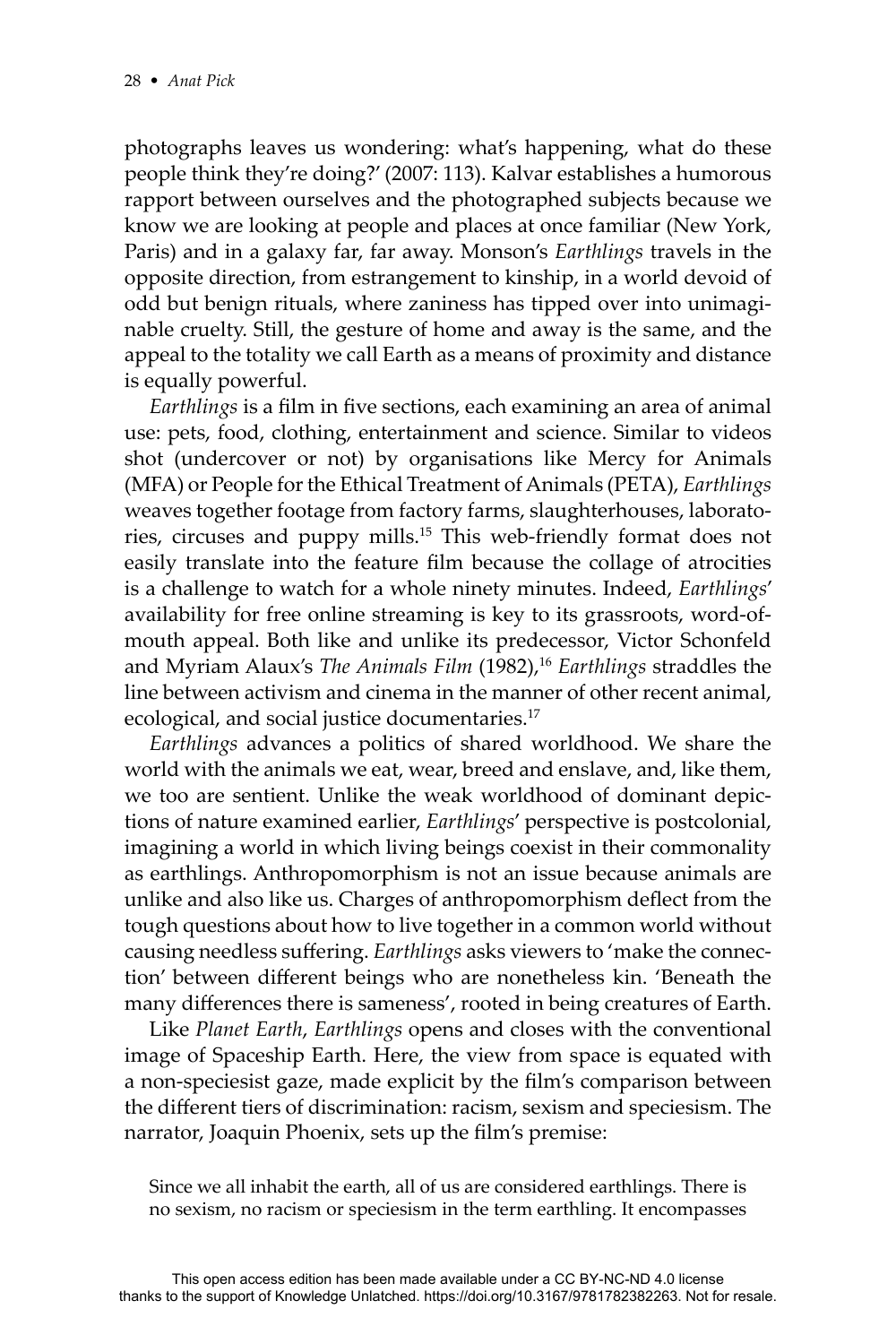each and every one of us, warm or cold-blooded, mammal, vertebrate or invertebrate, bird, reptile, amphibian, fish, and human alike. Humans, therefore, being not the only species on the planet, share this world with millions of other living creatures as we all evolved here together. However, it is the human earthling who tends to dominate the earth, oftentimes treating other fellow earthling and living beings as mere objects . . . If a being suffers there can be no moral justification for refusing to take that suffering into consideration.

Sentient animals are separated not by degrees of intelligence that render their value higher or lower (always lower than ours), but through radically unequal power relations. It is not intelligence but power, the morally neutral distribution of forces, which determines human exceptionalism. If power precedes value, then to enable new values (and new relations) requires exploring not the capacities of different creatures, but the institutions and apparatuses that contain and control them. From an abstract notion of power, *Earthlings* drills down to examine the concrete forms of domination that subject animals.

Some of *Earthlings'* most troubling footage of animal abuse offers a complex view of the workings of power. The notion that animals are considered mere things is often used to explain human domination of other animals but, though *Earthlings* repeats this, the footage tells a different story: the swearing directed at pigs and elephants, which accompanies their physical abuse by slaughterhouse workers and circus trainers, makes little sense if the perpetrators believed the animals to be things. Although institutions depend on the 'thing-like' status of nonhuman animals, abusers do not, in fact, treat animals as unfeeling 'others' but as vulnerable persons. Kinship and otherness are thus dynamic, ever changing constructs in the ongoing ebb and flow of what Colin Dayan (2011) calls the 'making and unmaking of persons'.

To counter violence, *Earthlings* affirms that animals share with us the orientation of worldhood: animals are not just 'in the world'; they actively inhabit their world. This might seem to limit the kinds of animals that *Earthlings* morally considers by focusing only on those that are self-aware. But is there really a way of delineating where consciousness begins and ends, whether it must be intentional, to the point of affording it to some organisms and not others?18 In *A Foray Into the Worlds of Animals and Humans* (1934), Jakob von Uexküll suggested that even simple organisms like the tick inhabit their world and construct their environment by responding to and conversing 'meaningfully' with sensory stimuli. Ontologically disparate, animals' perceptual worlds (*Umwelten*) are the biosemiotic creations of their organisms, and the human is but one *Umwelt* among them.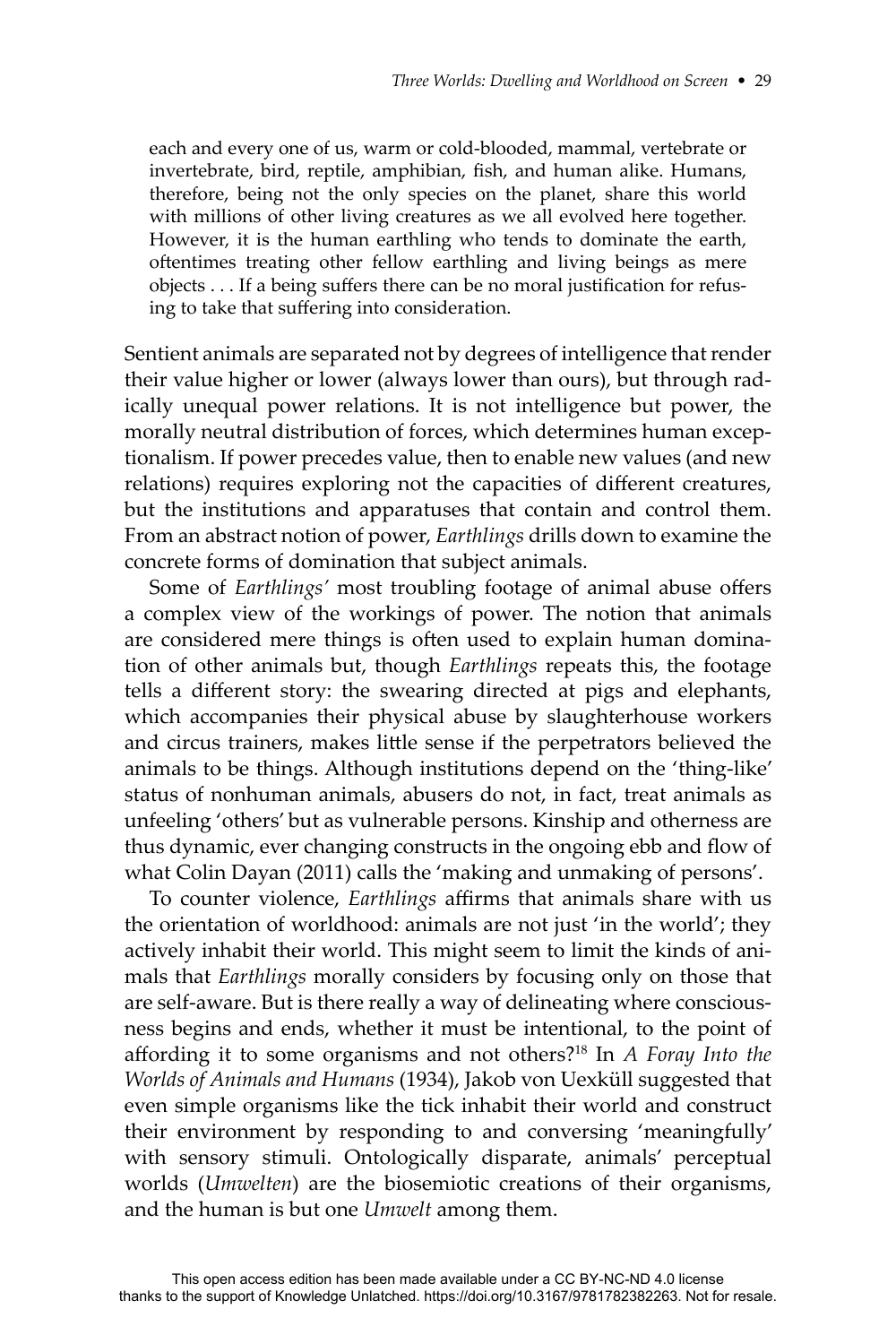The modes of care or concern that for Heidegger define Dasein's being-in-the-world (as if humans were the only beings who actively form their world) gives way in *Earthlings* to being-with-others, and also to being-for-nonhuman-others, in the Levinasian sense. Worldhood in this film tends away from the controlled aerial views that affirm human mastery. From the serene visions of Spaceship Earth we plunge deep into the gutter: the abattoir kill floor, the circus ring, the battery cages, all the violence, torment and filth that currently pass for species coexistence.

Even if *Earthlings* subsumes all worlds under a single planet, on behalf of animals whose worlds are not too unlike ours, worlds we can at least recognise as worlds, the very fact that nonhuman creatures have 'a world of their own' should unhinge human exceptionalism. While focusing on mammals, *Earthlings* excludes no one, though it uses different strategies for different animals. Against consuming those commonly known as 'seafood', for instance, *Earthlings* makes the environmental rather than the ethical case. The film's core worldview is nonetheless inclusive: if animals' worlds may be irreconcilably different, the fact that all inhabit a world is not. This alone is a powerful appeal for a more-than-human conception of worldhood.

#### **'The World in its Own Image'**

It is our function in this world to consent to the existence of the universe. —*Simone Weil, 'The Love of God and Affliction'*

Bazin's 'The Myth of Total Cinema' begins by turning on its head the Marxist account of cinema's origins in Georges Sadoul's *Histoire générale du cinéma* (1946). Bazin 'finds in Sadoul's history of the invention of cinema less a description of scientific and technological progress than evidence of an obsessive fascination with achieving a complex and "total" mimesis of the world. It is this mimetic vocation of cinema that functions like an ideal, arguably in Sadoul's history, and certainly in Bazin's understanding of cinema's origin' (Gunning 2011: 121).

The mimetic obsession of cinema's pioneers precedes (and exceeds) the technological inventions that enable the world's reproduction. At the technical level, 'there was not a single inventor that did not try to combine sound and relief with animation of the image' (Bazin 2005: 20), but 'total cinema' entails more than sound, relief, and animation. It entails the idea that cinema's *telos* is mimetic. In a striking passage Bazin (ibid.: 21) concludes that: 'The real primitives of the cinema, existing only in the imaginations of a few men of the nineteenth century, are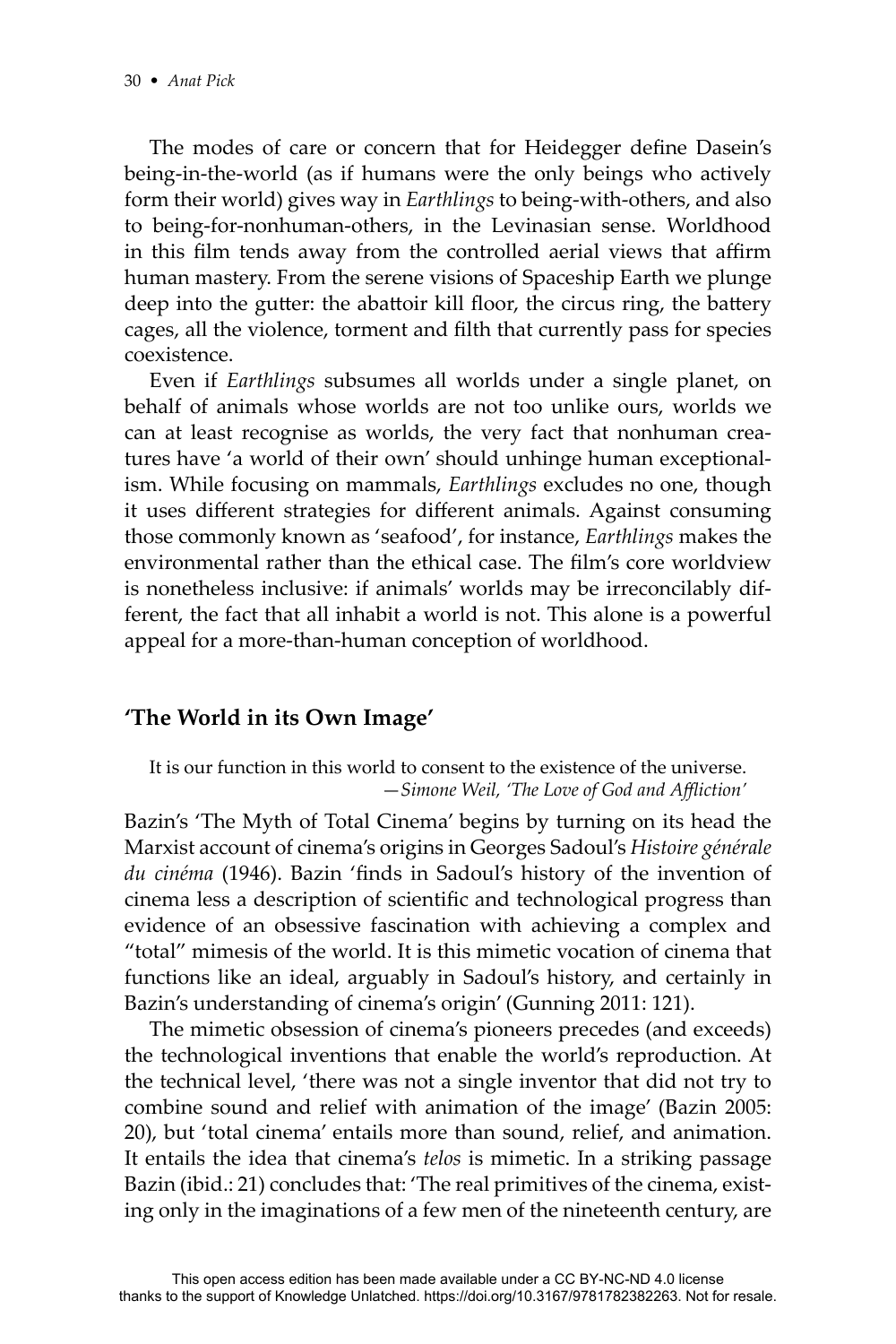in complete imitation of nature. Every new development added to the cinema must, paradoxically, take it nearer and nearer to its origins. In short, cinema has not yet been invented!'

The conflation of past and future, idea and technique, is given a twist in Herzog's *Cave of Forgotten Dreams*, whose 3D technology is used to convey two-dimensional images.19 But mimetic accuracy is not what Bazin's total cinema finally means. Gunning believes that, 'Bazin's *idée fixe* of total cinema extends beyond "mechanical reproduction" and signals a desire for an ideal which we recognize as his central theoretical claim about cinematic realism' (Gunning 2011: 123). Bazin describes this ideal as 'an integral realism', neither mechanical verisimilitude nor the artist's personal expression, but 'a recreation of *the world in its own image*' (Bazin 2005: 21, emphasis added). Bazin:

[M]oves beyond the subject, envisioning an image of the world not dependent on the expressive role of artistic subjectivity. Bazin may root the origin of the cinema in the obsession of its inventors, but the significance of this ideal cannot be reduced to subjective investment . . . Bazin's total cinema strives to achieve 'the world in its own image'. This unique image seeks precisely to overcome the distinction between subjectivity and objectivity, and even between materialism and idealism. (Gunning 2011: 123)

To satisfy 'subjective investment', cinema deploys techniques that trick the eye, but these, according to Bazin, are 'pseudorealist' and do not yield the world in its own image. Although it is difficult to distinguish between pseudorealism and total cinema, the BBC productions discussed above are pseudorealist insofar as they satisfy the desire for an illusion of closeness with nature, and use perspective (telephoto lenses, blue chip, postproduction sound enhancement, and so on) non-reflexively to create an immersive but highly contrived experience of nature. Consciously or not, *I Hate Nature* reminds us that however difficult it is 'to separate total cinema from this appetite for illusion' (Gunning 2011: 124), alert, indeed ironic, viewing can pick up pseudorealist cues.

Total cinema delivers us from one form of subjective investment to another that reflects on our participation in the environing world. The extinction of subjectivity is not therefore a withdrawal but a mode of involvement. Total cinema enacts Weil's consenting to the existence of the universe. 'If we take seriously Bazin's differentiation of a true and a pseudoreality', Gunning writes, 'total cinema offers more than a complex process of duplication'.

Bazin calls this something more: 'the world in its own image'. I read this phrase as equivalent to the phenomenological concept (used by both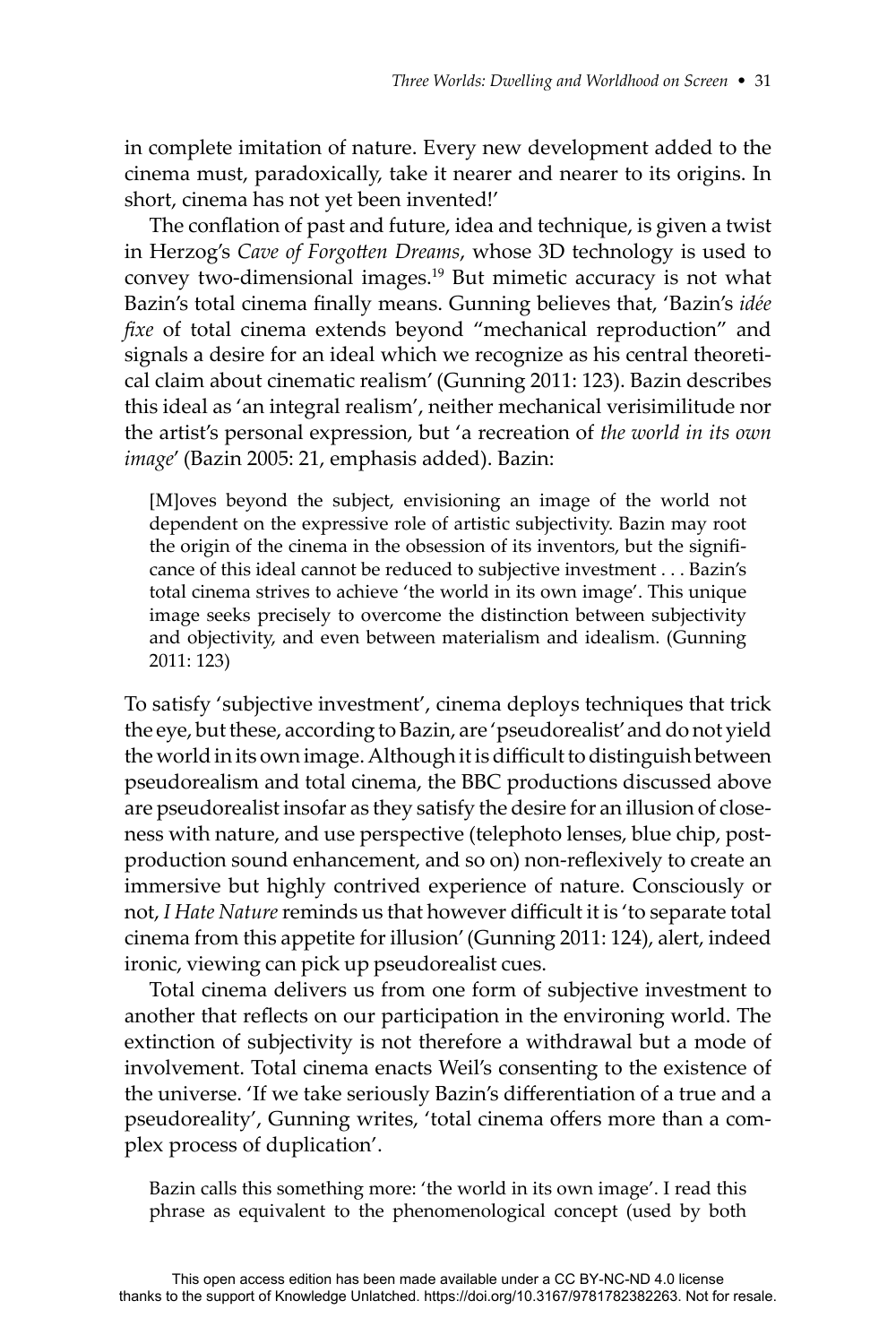Merleau-Ponty and Heidegger) of *the worldhood of the world*. *The worldhood of the world forms the ultimate referent of the myth of total cinema*. Thus total cinema does not posit a Hegelian universal totality but rather the phenomenological image of the world as bounded by a horizon, and it is in the nature of a horizon to be expanded. (Gunning 2011: 125, emphasis added)

Here, as Morton suggests, are nature and the environment as interrogative structures rather than given totalities, ever changing articulations of the relation to place and space. Films invoke worldhood in different ways. Their 'ultimate referent' is not a thing or a place but a mode of involvement.

The three worlds discussed are examples of three modes of worldly engagement. If *Planet Earth* flaunts a world empty of people (Garrard 2012), such absence arguably makes for poor environmental involvement, since neither the human presence by proxy of powerful technology nor Attenborough's human voiceover is problematised. In Herzog's world, people are cast as nature's opponent, and nature is separate and 'out there'. *Earthlings* engages with nature as a global home. The film cries out against the ubiquity of human domination, the result of a misconstrued orientation of worldhood. *Earthlings* is a view of the world in its own image, and though embodied in the overused trope of Earth seen from space, 'earthlings' is not, in fact, an image at all: it is the possibility of reorienting ourselves away from the pseudorealist taxonomies of speciation, and the brutal practices they are used to excuse.

#### **Notes**

- 1 'The environment is that which cannot be indicated directly. We could name it apophatically. It is not-in-the-foreground. It is the background, caught in a relationship with the foreground. As soon as we concentrate on it, it turns into the foreground. In ecological terms, nature becomes bunny rabbits, trees, rivers, and mountains – we lose its environmental quality, though this is what we wanted to convey. We are compelled to rely on ecomimesis, a list that gestures toward infinity. The environment *is* the "what-is-it?", the objectified version of our question. As soon as it becomes an exclamation it has disappeared' (Morton 2007: 175).
- 2 For a comprehensive look at the BBC's long and varied history of natural history programming, see Timothy Boon's (2008) *Films of Fact*.
- 3 For a different reading of *Earthlings* in this volume, see chapter 6, 'Was Blind But Now I See', by Carrie Packwood Freeman and Scott Tulloch.
- 4 *Earthlings*' cover image shows a plant, a cow, and a human (Phoenix himself), with the tagline 'make the connection'. *Earthlings* is the first of a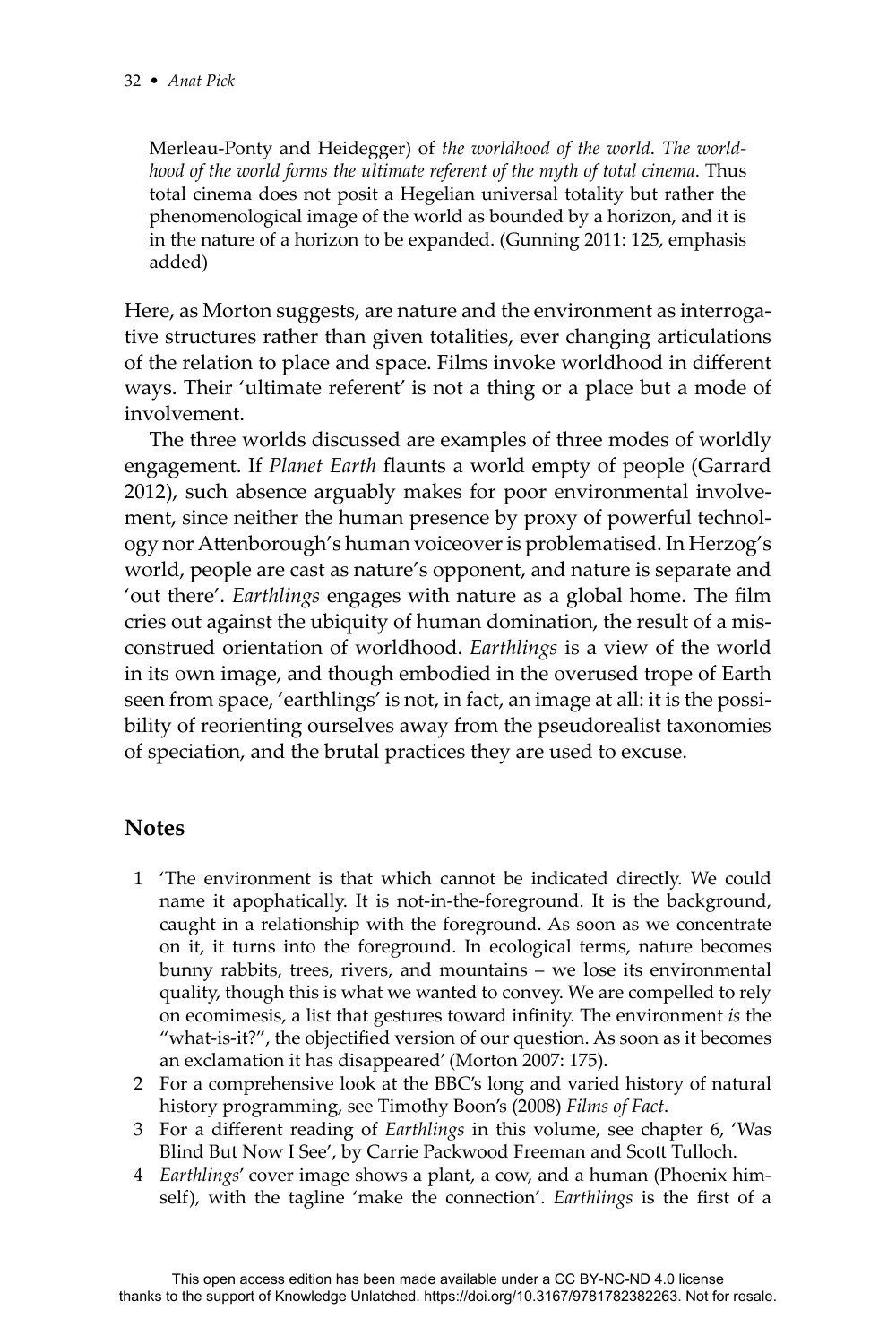trilogy whose second, forthcoming installment is *Unity*, on the 'unifying force of consciousness found in nature, animals and humankind'. See http://www.earthlings.com/ (accessed 25 March 2013).

- 5 *I Hate Nature*, by the New York comedy group Olde English, retrieved from http://www.oldeenglish.org/podcast/i-hate-nature.
- 6 *Born to be Wild 3D* (Lickley, 2011) combines the wildlife film with 3D technology to create an immersive nonfiction about orphaned elephants and orangutans in Kenya and Borneo. The 2012 Disney film *Chimpanzee* is another example of a documentary that appeals, via narrative and technological cues, to the desire to come close to wild animals. But, as Lori Gruen suggests, for those 'working hard to end the use of chimpanzees in entertainment . . . this film walks a fine line. It is designed to entertain and chimpanzees are the entertainment', http://ethics-animals.blogspot. co.uk/2012/04/chimpanzee-movie.html (accessed 26 March 2013).
- 7 Compare these to James Benning's laconic *Ten Skies* (2004), *13 Lakes* (2004), and *Ruhr* (2009), discussed in the next two chapters of this volume.
- 8 'Rendering' in the sense of both digital filmmaking and the production of animal by-products. On the notion of rendering in the context of biopower, see Shukin (2009).
- 9 In fiction films, the situation is different: from *Fern Gully* (1992) to *Madagascar* (2005), *Wall-E* (2008), *The Road* (2009), *Avatar* (2009), or *Beasts of the Southern Wild* (2012), and in the 1970s cycle of ecological science fiction like *Silent Running* (1972) and *Soylent Green* (1973), environmental dystopias and the destruction of nature are essential motifs.
- 10 Released in 2009 by Revolver, the DVD box set *Werner Herzog Encounters in the Natural World* includes *Encounters at the End of the World*, *Grizzly Man*, *White Diamond*, *La Soufrière* and *Flying Doctors of East Africa*. The list is incomplete, leaving out other available titles like *Fata Morgana*, *Lessons of Darkness* and *The Wild Blue Yonder*, as well as fiction films that may be considered under the same rubric (*Aguirre Wrath of God*, *Fitzcarraldo, Signs of Life*).
- 11 In *Grizzly Man* (2005) and Les Blank's 1982 documentary *Burden of Dreams* on the making of Herzog's *Fitzcarraldo*, respectively.
- 12 Treadwell communed with individual bears. Living with and among them was not, for him, simply a matter of dissolving his human identity, though it was partly that too. Treadwell engaged in animal advocacy, education and outreach; his commitment to *these* Grizzlies in *this* national park is not, then, the rhizomatic process of becoming-bear.
- 13 For a detailed Nietzschean reading of Herzog, see Pick (2011: 168–79).
- 14 Ibid.: 155–62.
- 15 Organisations like Mercy for Animals, http://www.mercyforanimals.org/, PETA, http://www.peta.org/, or Animal Defenders International (ADI), http://www.ad-international.org/adi\_home/ use film to expose the conditions and practices in all branches of animal business. Much of the footage is shot undercover, and the industry has been fighting back using so-called 'Ag Gag' legislation and the Animal Enterprise Terrorism Act. On the pushback against environmental and animal activists, see Phil Potter's *Green is*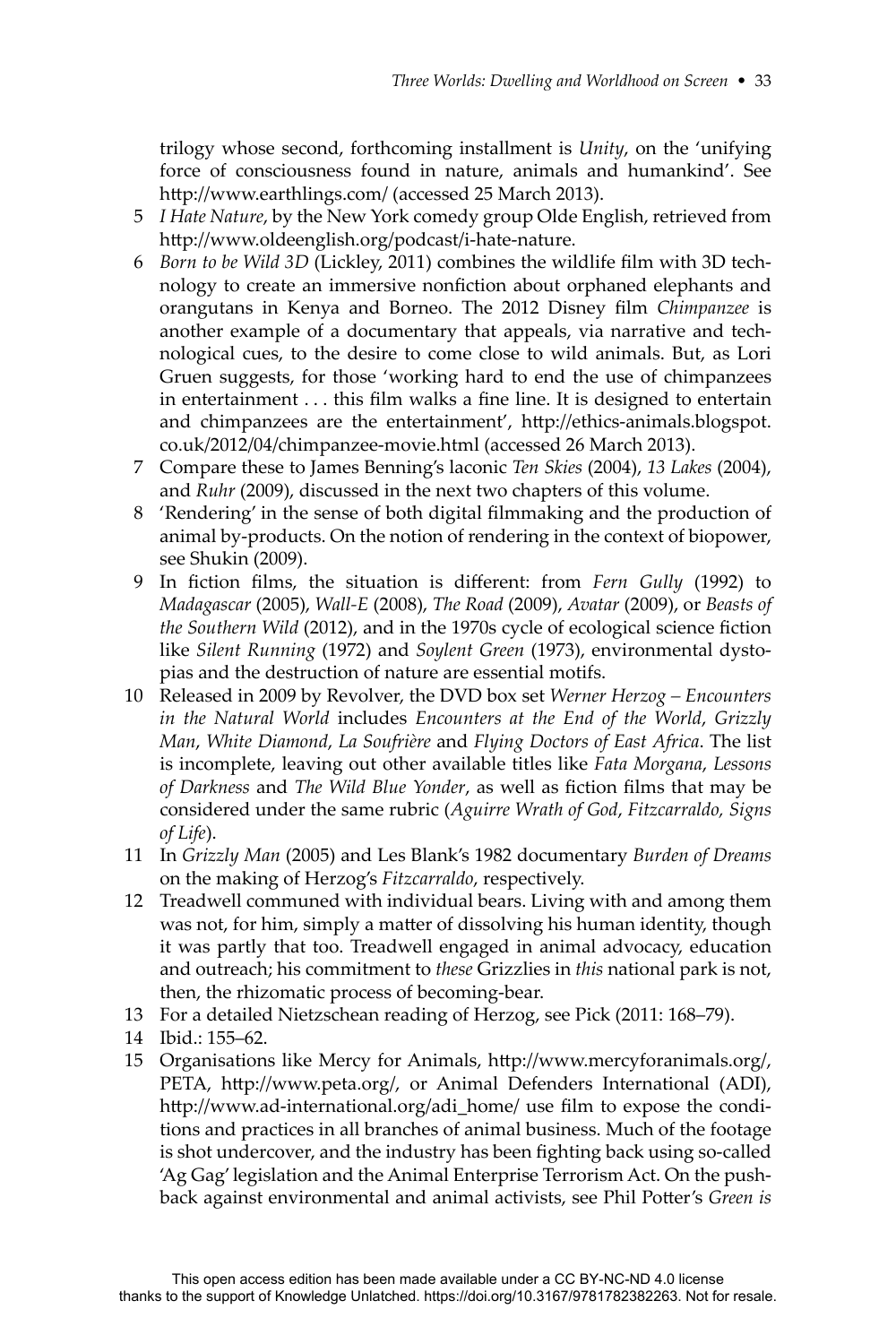*the New Red* (2011), and the accompanying blog, http://www.greenisthenewred.com/blog/ (accessed 26 March 2013).

- 16 Originally broadcast on Channel 4, *The Animals Film* uses a mixture of materials, including found footage, cartoons and underground videos. The BFI's 2009 DVD edition includes footage censored by Channel 4. The planetary theme is apparent also in Schonfeld's radio programme *One Planet: Animals and Us*, available here: http://www.bbc.co.uk/programmes/ p005k2zy (accessed 26 March 2013).
- 17 Monson exposes harrowing truths in order to confront and transform his audience. A different approach is adopted in Marisa Miller Wolfson's *Vegucated* (2010), which reaches out to viewers via the personal journeys to veganism of the documentary's subjects, reminiscent of Morgan Spurlock's *Super Size Me* (2004).
- 18 See, for example, Marder (2013) on the new frontier of 'plant ethics', Morton (2007), especially his reading of *Frankenstein* and *Blade Runner* as texts that 'enjoin us to love people even when they are not people' (ibid.: 188), and Sagan (2010), 'Umwelt After Uexküll', Introduction to *A Foray into the Worlds of Animals and Humans*. Sagan discusses the difficulty in categorically distinguishing human from machine 'thinking'. Ultimately, it is difficult to tell 'real' from 'artificial' life, a point illustrated in the famous Turing test.
- 19 I am grateful to Silke Panse for pointing out this Herzogian irony. Some of the Chauvet paintings resemble clips laid out on an editing timeline. Bazin's idea of the inverse relations of past and future explains the strange pairing of two-dimensional cave art with 3D technology.

## **References**

- *The Animals Film*. 1982. [Film]. Directed by V. Schonfeld and M. Alaux. U.K.: Beyond the Frame, Slick Pix.
- Baker, S. 2001. *Picturing the Beast: Animals, Identity, and Representation*. Champaign: University of Illinois Press.
- Bazin, A. 2005 (1967). 'The Myth of Total Cinema', in *What is Cinema? Volume 1*. Trans. H. Gray. Berkeley: University of California Press, pp. 17–22.
- Boon, T. 2008. *Films of Fact: A History of Science in Documentary Films and Television*. London: Wallflower.
- *Born to be Wild*. 2011. [Film]. Directed by D. Lickley. U.S.A.: Walker World Pictures.
- *The Blue Planet*. 2001. [Television]. BBC1.
- Bousé, D. 2000. *Wildlife Films*. Philadelphia: University of Pennsylvania Press.
- *Burden of Dreams*. 1982. [Film]. Directed by L. Blank. U.S.A.: Flower Films.
- Cubitt, S. 2005. *EcoMedia.* Amsterdam and New York: Rodopi.
- Dayan, C. 2011. *The Law is a White Dog: How Legal Rituals Make and Unmake Persons*. Princeton: Princeton University Press.
- *Earthlings*. 2005. [Film]. Directed by S. Monson. U.S.A.: Nation Earth.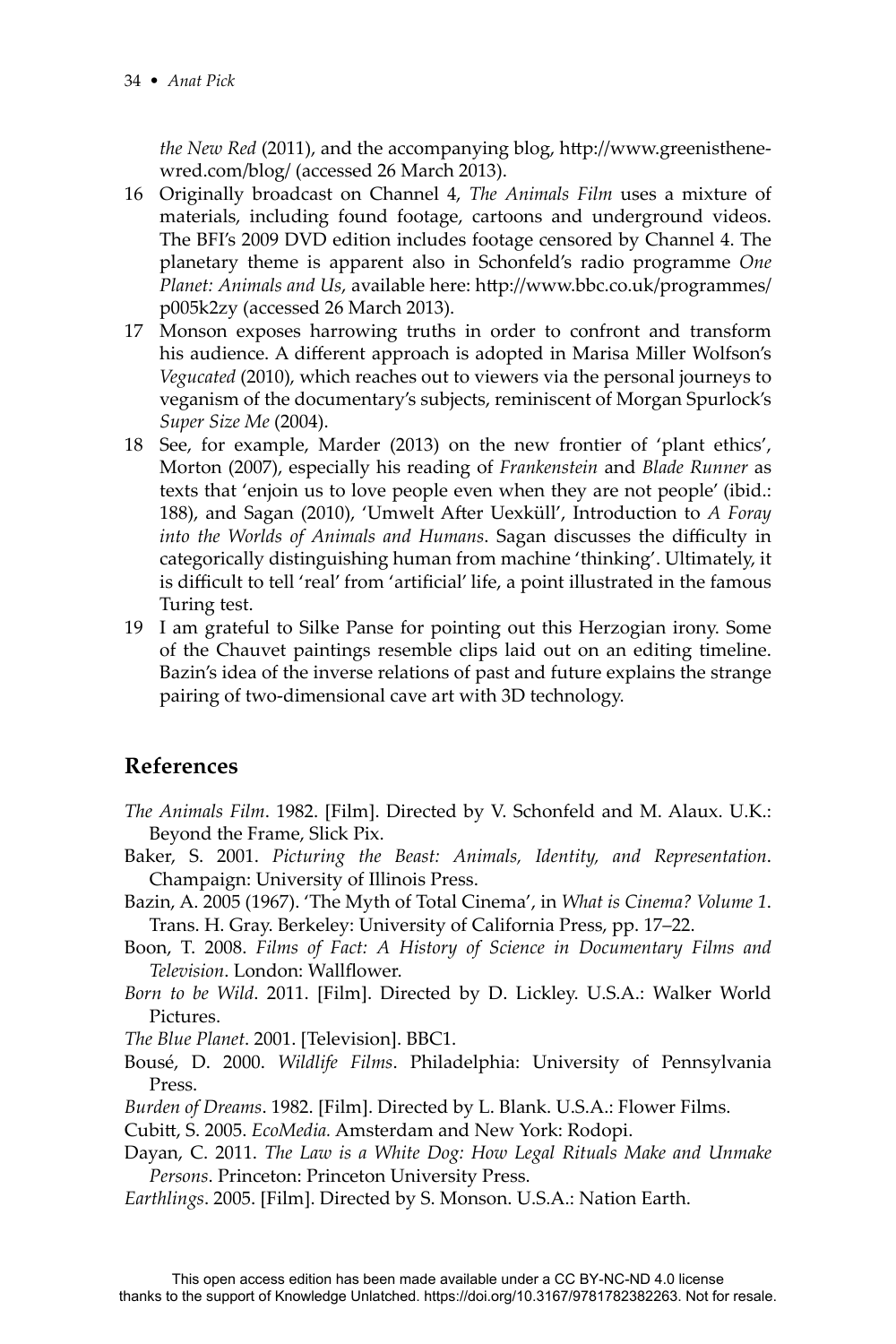Fay, J. 2008. 'Seeing/Loving Animals: André Bazin's Posthumanism'. *Journal of Visual Culture* 7.1: pp. 41–64.

Garrard, G. 2004. *Ecocriticism*. London: Routledge.

- ———. 2012. 'Worlds without Us: Some Types of Disanthropy'. *SubStance* 127, 41.1: pp. 40–60.
- *Grizzly Man*. 2005. [Film]. Directed by W. Herzog. U.S.A.: Lions Gate, Discovery Docs, Real Big Production.
- Gunning, T. 2011. 'The World in Its Own Image: The Myth of Total Cinema', in D. Andrew and H. Joubert-Laurencin (eds), *Opening Bazin: Postwar Film Theory and Its Afterlife*. Oxford: Oxford University Press, pp. 119–26.
- ———. 2012. 'Moving Away from the Index: Cinema and the Impression of Reality', in G. Koch, V. Panternburg and S. Rothöler (eds), *Screen Dynamics: Mapping the Borders of Cinema*. Vienna: Synema, pp. 42–60.
- Heidegger, M. 2005 (1927). *Being and Time*. Trans. J. Macquarrie and E. Robinson. Oxford: Wiley-Blackwell.
- ———. 2009. 'The Most Immediate Explication of Dasein Starting from its Everydayness. The Basic Constitution of Dasein as Being-in-the-World', in *A History of the Concept of Time: Prolegomena*. Trans. T. Kisiel. Bloomington: Indiana University Press, pp. 151–250.
- Jeong, S.H. and D. Andrew. 2008. 'Grizzly Ghost: Herzog, Bazin and the Cinematic Animal', *Screen* 49.1: pp. 1–12.
- Kalvar, R. *Earthlings*. 2007. Paris: Flammarion.
- Marder, M. 2013. *Plant-Thinking: A Philosophy of Vegetal Life*. New York: Columbia University Press.
- Molloy, C. 2011. *Popular Media and Animals*. New York: Palgrave Macmillan.
- Morton, T. 2007. *Ecology without Nature: Rethinking Environmental Aesthetics*. Cambridge, MA: Harvard University Press.
- ———. 2010. *The Ecological Thought*. Cambridge, MA: Harvard University Press.
- *Paris Review*. 2007. 'Richard Kalvar: *Earthlings'. The Paris Review* 49(180): pp. 113–24.
- Pick, A. 2011. *Creaturely Poetics: Animality and Vulnerability in Literature and Film*. New York: Columbia University Press.
- *Planet Earth.* 2006. [Television]. BBC1.
- Potter, P. 2011. *Green is the New Red: An Insider's Account of a Social Movement Under Siege.* San Francisco: City Lights.
- Shukin, N. 2009. *Animal Capital: Rendering Life in Biopolitical Times*. Minneapolis: University of Minnesota Press.
- *Super Size Me*. 2004. [Film]. Directed by M. Spurlock. U.S.A.: Samuel Goldwyn Films, Roadside Attractions.
- Uexküll, J. von. 2010 (1934). *A Foray into the Worlds of Animals and Humans: With a Theory of Meaning*. Int. D. Sagan. Trans. J.D. O'Neil. Minnesota: University of Minnesota Press.
- *Vegucated*. 2011. [Film]. Directed by M. Miller Wolfson. U.S.A.: Green Planet Films.
- Virilio, P. 1989. *War and Cinema: The Logistics of Perception*. Trans. Patrick Camiller. London: Verso.